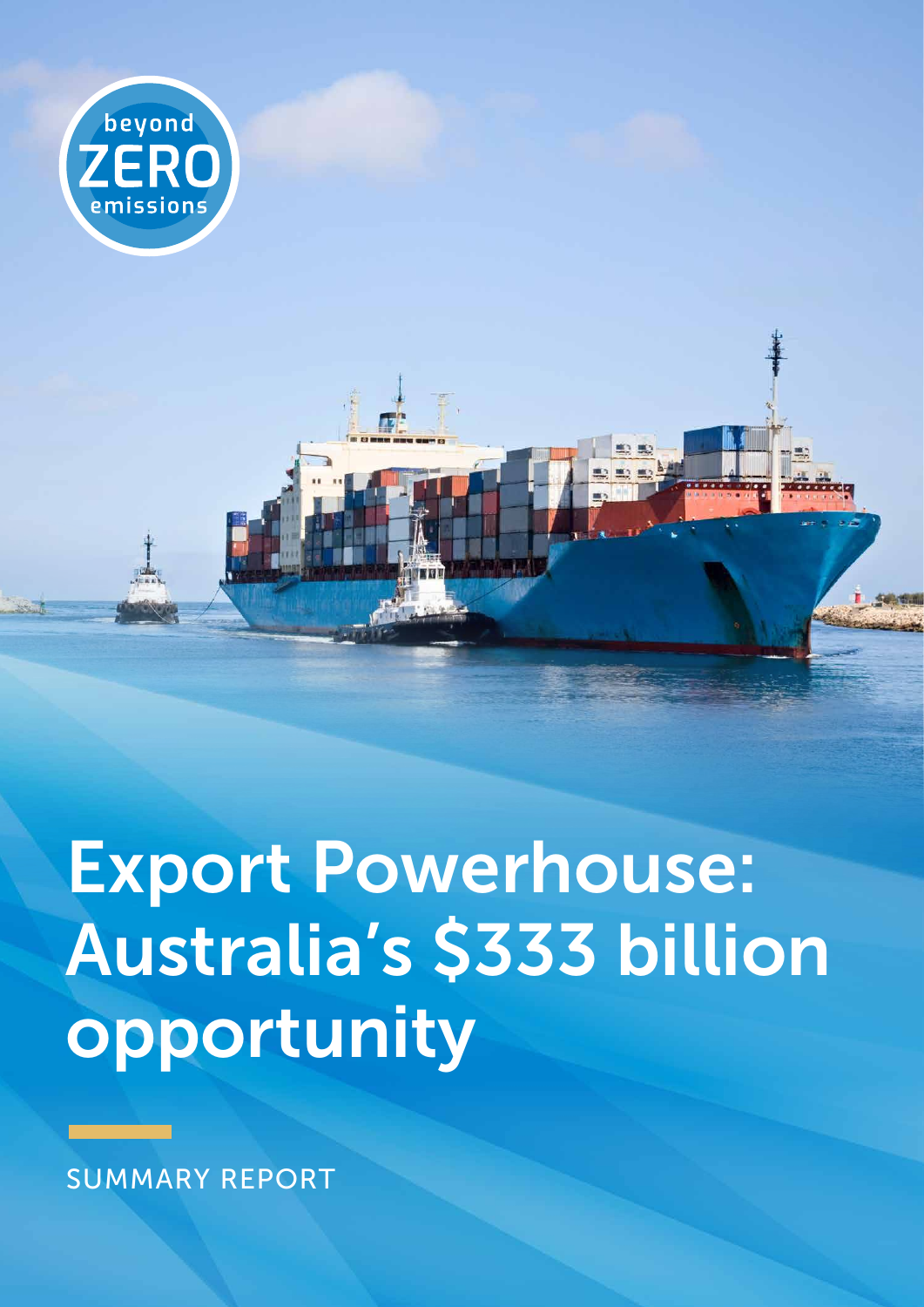### Australia has the potential to grow a new green export mix worth \$333 billion per annum, almost triple the value of existing fossil fuel exports

These new green export industries will meet surging demand for zero-carbon products, such as green steel, renewable hydrogen and ammonia, green aluminium and critical minerals that will dominate global economic growth this century.

Beyond Zero Emissions analysis shows that by pursuing an ambitious Go for Gold scenario, Australia can secure a significant share of the global market for these growth commodities. However, we have to rapidly invest to avoid a 'valley of death' in our export profile. If left too late, not only will fossil fuel exports drop off as our major trade partners implement their net zero emissions pledges, other nations will capture early market share of new export industries leaving us with insufficient runway to replace the nation's lost export income.

To seize the opportunity before Australia we must take four priority actions:

#### RECOMMENDATION 1:

Set a national clean commodity export target of \$100 billion by 2035 to provide a strong investment signal

#### RECOMMENDATION 2:

Set green export investment as a priority for DFAT, Austrade and Export Finance Australia

#### RECOMMENDATION 3:

Establish a Supergrid Deployment Authority with a \$20 billion lending facility to strengthen the grid and provide transmission capacity industry needs

#### RECOMMENDATION 4:

Launch a national Renewable Energy Industrial Precinct activation plan to establish 14 precincts in the next five years

## Figure 1: Australia's green export opportunities in the coming decades Figure 1: Australia's green export opportunities in the coming decades



#### 2 Beyond Zero Emissions — Export Powerhouse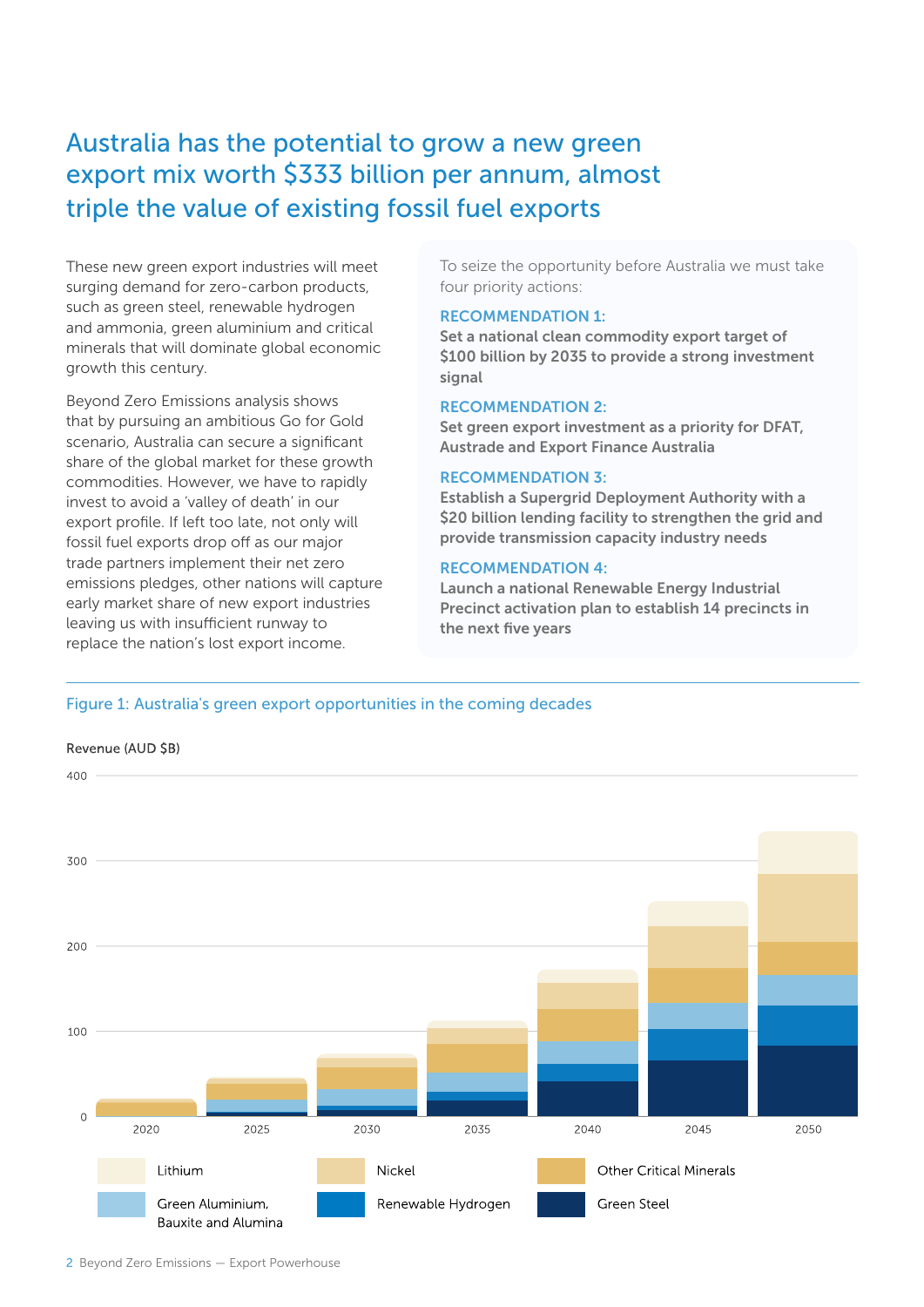# As the world goes net zero, our \$128 billion fossil fuel industry is at risk

Australia's export profile is highly exposed to demand collapse as the world rapidly pivots to a zero-emissions future. Current climate targets of Australia's key trading partners will wipe \$128 billion a year off Australia's exports unless we invest in alternatives. Currently 39% of Australia's total commodity exports are fossil fuels in the form of thermal coal, metallurgical coal, crude oil and LNG. However, Australia's top five export markets (China, Japan, South Korea, US and the EU) have all set net zero targets and are implementing ambitious policy settings that will drive down demand faster.

Our choice is clear: over the next two decades Australia will lose a third of total commodity export revenue and the jobs that go with them, unless significant policy shifts are made to unlock investments in new export industries. This includes policies that will help reindustrialise the nation and create jobs in the regions by incentivising more value-added onshore processing of mined resources before export.

#### Figure 2: Fossil fuel exports are projected to decline across key markets Figure 2: Fossil fuel exports are projected to decline across key markets

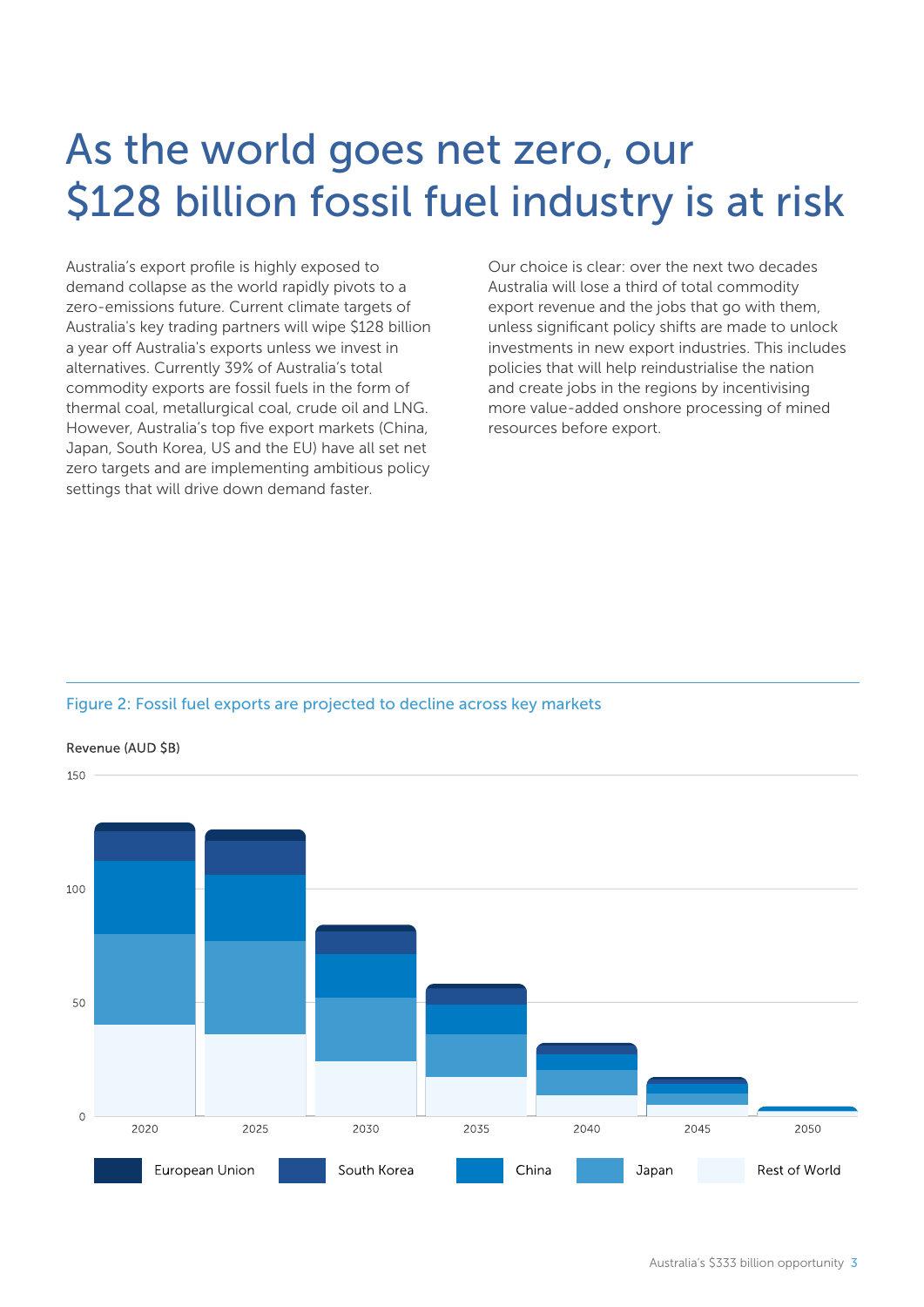# The good news: A billion-dollar green opportunity is here for the taking

Australia is well positioned to pivot our export strategy and capitalise on these emerging green export market trends. Beyond Zero Emissions research shows that Australia can grow its revenue from new green exports to \$333 billion by 2050. But, we have to move quickly. The global race has started and our competitors are already moving fast to attract investment and secure market share.

Australia's unique advantage is that we have recent experience of building global export industries from scratch. As recently as 2000, iron ore exports constituted only 9% (\$5 billion) of Australian exports but by 2019 they made up more than 35% of total exports and we have seen the value grow 20 fold to \$100 billion.

Australia has a strong track record of achieving exponential industrial growth when a clear political direction is set and policy settings are aligned to unlock growth. Figure 3 provides the historical growth of iron ore and LNG exports over the last 25 years compared to our Go for Gold scenario. The growth trajectory is well within historical performance and in fact is conservative for the majority of the export goods.

#### Figure 3: Go for Gold growth trajectory is comparable to historic resource booms Figure 3: Go for Gold growth trajectory is comparable to historic resource booms



#### Relative revenue growth (Year 5 = 1)

<sup>4</sup> Beyond Zero Emissions — Export Powerhouse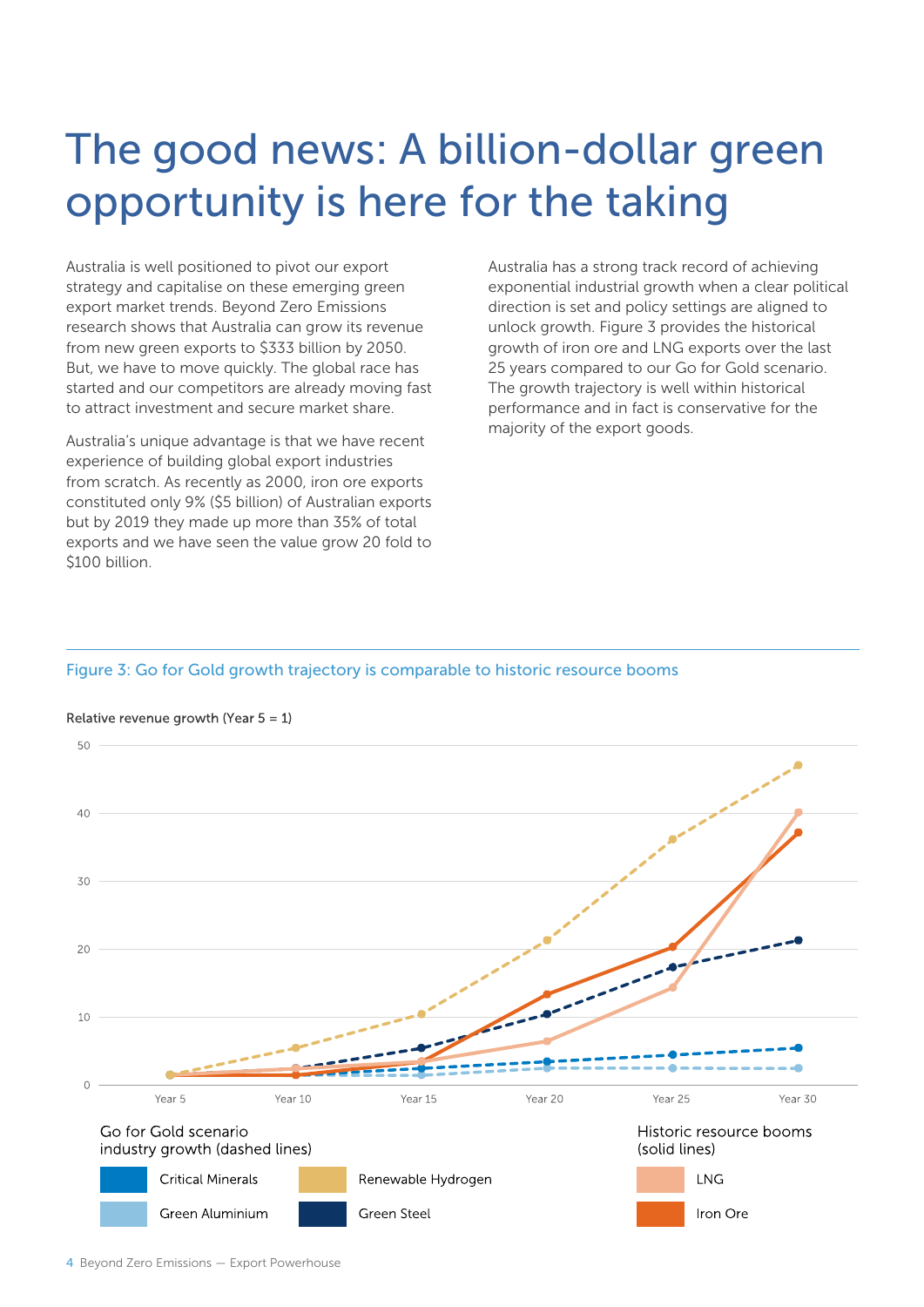The opportunity before Australia now is even larger than the recent boom in demand from China for iron ore. In addition to the financial benefits, providing the goods to support our partners in their decarbonisation efforts will go a long way to restoring Australia's international reputation. As the world shifts to a zero-carbon economy, we are presented with a once in a lifetime opportunity to capitalise on Australia's abundance of competitive renewable resources, rich mineral wealth, and a highly skilled industrial base and workforce. We can use these ingredients to rapidly build a new export industry and leverage Australia's internal manufacturing capabilities.

To capture this growing momentum towards zero-emissions markets, Australia needs a cohesive industry strategy and an ambitious climate target to keep up with our key trading partners, else risk being left behind. This was starkly evident in August 2021 when BHP announced its divestment of oil and gas exposures, write downs on coal, and an investment pivot to future facing new commodities such as copper and potash.

In this report, we have explored three possible futures for Australian exports (Figure 4).

- Go for Gold: Strong commitment to a zero-emissions export vision, fast tracking public and private investment into infrastructure, facilities/plants, technologies and upskilling
- Slow Starter: No unifying goal, some growth potential but Australia misses out on key market share, resulting in \$200 billion less annual revenue than the Go for Gold scenario
- Back of the Pack: A continued reliance and focus on fossil fuel exports

Australia is an energy rich nation with extensive fossil fuel and renewable energy resources. The global shift to a zero-carbon future and the introduction of carbon reduction policies and carbon border tariffs means that demand for fossil fuel exports are forecast to collapse in coming years while creating boom conditions for zero-carbon commodities. Australia has the unique opportunity to capitalise on our engineering know-how to deliver global scale new resource projects and out compete carbon-heavy exporters.



### Figure 4: The three export scenarios explored in this report Figure 4: The three export scenarios explored in this report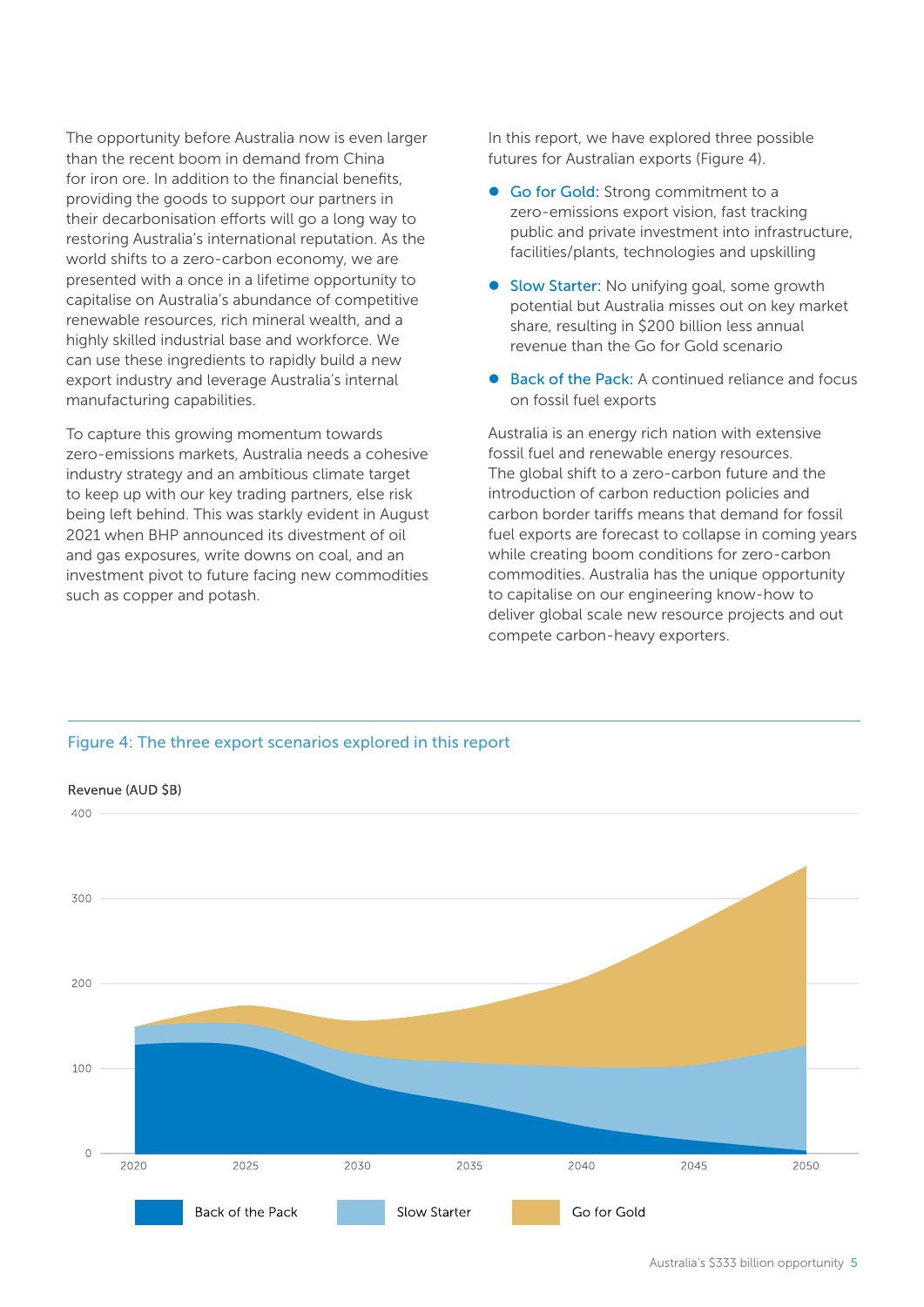## Recommendations

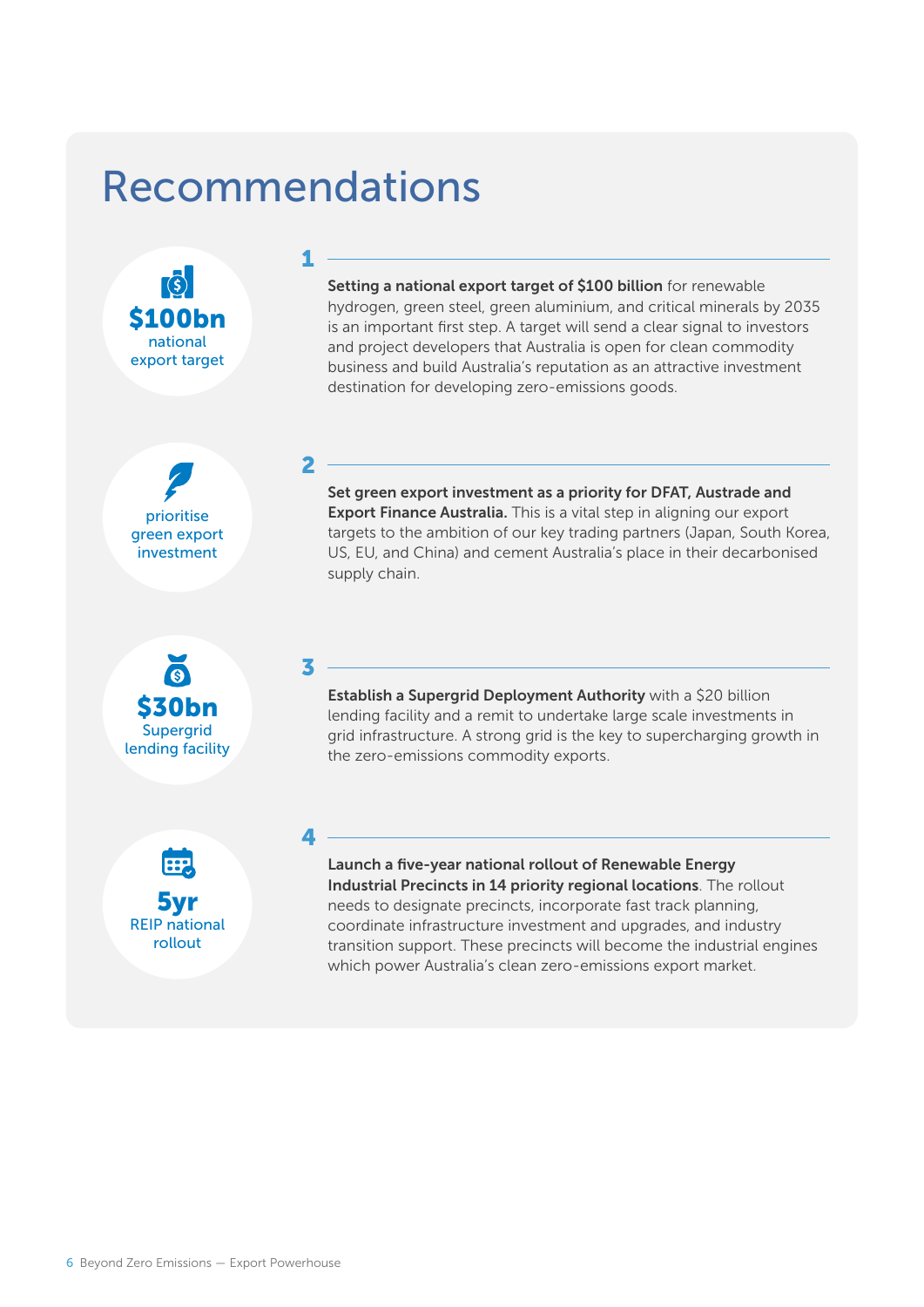To view the full report please visit bze.org.au Published by Beyond Zero Emissions Inc. First published September 2021

### Recognition of traditional custodians

We recognise that the sovereignty of Aboriginal and Torres Strait Islander peoples over their land was never ceded and the impact of this ongoing dispossession continues to this day. Beyond Zero Emissions stands in solidarity with First Nations people in calling for the establishment of a First Nations Voice in the Constitution, as described in the Uluru Statement from the Heart. We further support calls for the establishment of a Makarrata Commission on agreement-making and truth-telling between Aboriginal and Torres Strait Islander peoples and governments.

Beyond Zero Emissions maintains an office in Melbourne on the traditional lands of the Wurundjeri-willam people of the Kulin Nation, and in Newcastle on the lands of the Awabakal and Worimi peoples. We pay our respects to all First Nations Elders past, present and future.



Beyond Zero Emissions Inc. is a registered charity, based in Victoria with a national outlook.

Beyond Zero Emissions is listed on the Commonwealth's Register of Environmental Organisations ('Beyond Zero Emissions Fund'), which allows organisations to be endorsed as Deductible Gift Recipients by the Australian Taxation Office.

ABN: 48 554 925 975